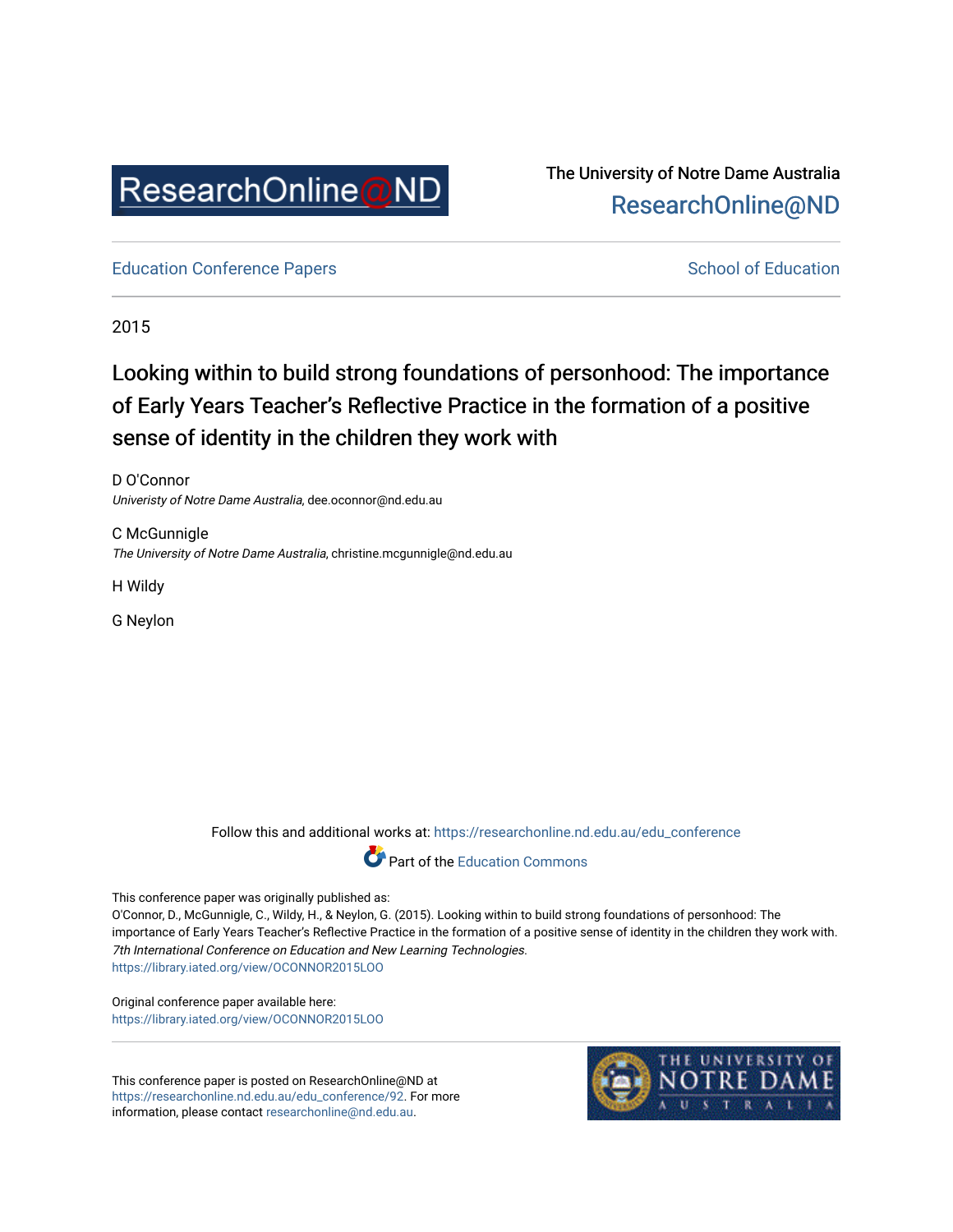This article was originally published IATED Digital Library cited below according to the digital library indications at: <https://library.iated.org/view/OCONNOR2015LOO> :

Original article available at:

<https://library.iated.org/view/OCONNOR2015LOO>

D. O'Connor, C. McGunnigle, H. Wildy, G. Neylon (2015) LOOKING WITHIN TO BUILD STRONG FOUNDATIONS OF PERSONHOOD: THE IMPORTANCE OF EARLY YEARS TEACHER'S REFLECTIVE PRACTICE IN THE FORMATION OF A POSITIVE SENSE OF IDENTITY IN THE CHILDREN THEY WORK WITH, EDULEARN15 Proceedings, pp. 643-649.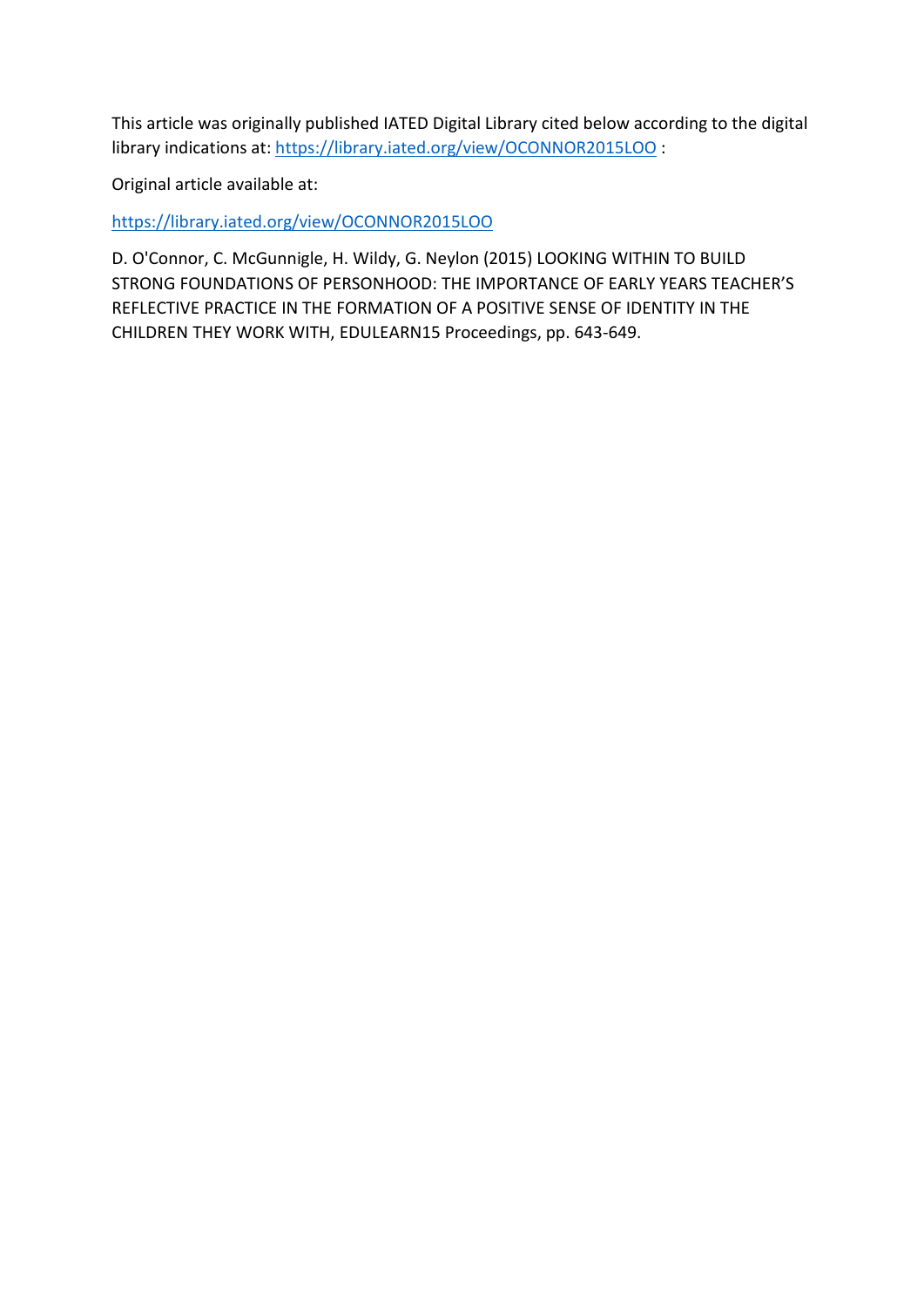## **LOOKING WITHIN TO BUILD STRONG FOUNDATIONS OF PERSONHOOD: THE IMPORTANCE OF EARLY YEARS TEACHER'S REFLECTIVE PRACTICE IN THE FORMATION OF A POSITIVE SENSE OF IDENTITY IN THE CHILDREN THEY WORK WITH.**

*O'Connor, D. (AUSTRALIA) [The University of Notre Dame, Australia] McGunnigle, C. (AUSTRALIA) [The University of Notre Dame, Australia] Wildy, H. (AUSTRALIA) [The University of Western Australia] Neylon, G. (AUSTRALIA) [The University of Western Australia]*

#### **Abstract**

A collaborative research project between the Schools of Education at the University of Notre Dame Australia and the University of Western Australia has produced data that looks at how the Australian Early Years Framework is experienced in practice within Schools that deliver programmes for two year old children in the Perth Metropolitan area of Western Australia.

The data of this project was analysed and prepared for academic journal publication using the very themes upon which the AEYLF is built; Identity, Connection to the world, Wellbeing, Confident Learning and Effective Communication. Papers presenting the data within these themes are a central outcome of the collaboration and are currently in progress.

The paper which deals with the issue of identity formation within the two year old participants leaves the question of the importance of reflective practice wide open for debate and analysis. As such, this additional paper examines the relationship between a teacher's reflective practice and the formation of a positive sense of self-identity in the toddlers they work with.

The concept of identity formation and the pertinent role of the teacher are examined. The importance of reflective practice in establishing both the teacher's awareness of identity formation, and their attentiveness to their own role within the very nuanced variations of it that can unfold for children, as they develop a sense of self in partnership with the influential adults in their lives. The teacher's role is critical within this exchange and their engagement with reflective practice is essential to ensure the most positive outcomes for the children they work with.

Keywords: Identity, Reflective Practice, Early Childhood Education, Australian, Early Year's Learning Framework.

#### **1 BACKGROUND INFORMATION**

A collaborative research project between the Schools of Education at The University of Notre Dame, Australia and The University of Western Australia has produced data that looks at how the Australian Early Years Learning Framework (AEYLF) is experienced in practice within schools that deliver programmes for two year old children in the Perth metropolitan area of Western Australia. Five papers presenting the data across the five themes upon which the AEYLF is built are currently in process; these are identity, connection to the world, wellbeing, confident learning and effective communication. The data and analysis of the Identity theme opened up a further opportunity for additional discussion on the role that reflective practice could play in supporting children and teachers in the co-construction of a positive identify.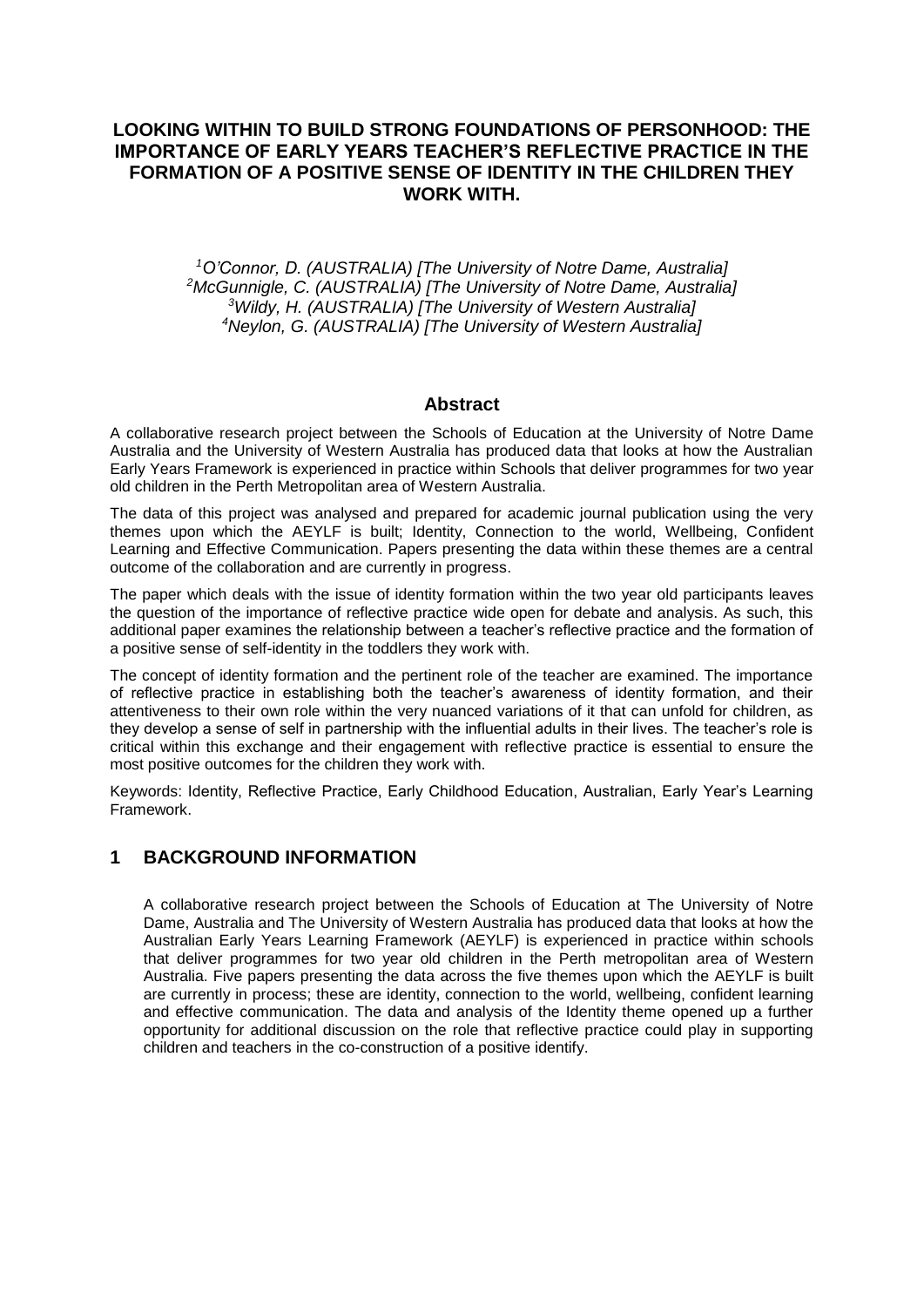# **1.1 Methodology**

Each school in the Perth metro area with a service for children aged two was visited for a full day of observation by two researchers, twice; amounting to approximately 32 hours of observation per school. Each researcher used an observational frame aligned to one of the five AEYLF themes of the study. These themes encompass identity, wellbeing, connection and contribution to the world, confident involved learning and effective communication.

During the observational visits, the researchers focused on the environment and the interaction between the lead teacher and the child/ren (where consent has been provided) within the contextual frame of a particular AEYLF theme.

The data was examined to identify a range of ways in which the outcomes of the AEYLF are evidenced in school-based child care settings. All data was coded for instances in which the interactions of the lead teacher contribute to the development of each of the five outcomes. Narrative accounts (vignettes) were created to depict and illustrate the range of ways lead teachers interact with children to develop the key AEYLF outcomes.

The study was situated in the interpretivist paradigm and seeks to understand the meaning that lead teachers in school-based care centres in metropolitan WA make of their world, through their beliefs, values, and behaviours. As such, the research is positioned in the narrative inquiry tradition, bearing in mind the debate about data representation in educational research (Connelly & Clandinin, 1990; Richardson, 1994). The writing and study of narratives is acknowledged as a theoretical and analytical tool to aid understanding complex issues of human behaviour and as such is an effective means of showing, in an integrated way, the complexity and context of human action and interaction (Wildy & Clarke, 2008a; Wildy & Louden, 2000). Narrative accounts are viewed within this tradition as creative reconstructions of information from observations. For the purposes of this study they were written in the first person from the perspective of the child, with a title, a theme, and some dramatic action over time (Clandinin & Connelly, 1991). The action is set in a context of the school-based care classroom and imbued with the emotion – feelings, attitudes, moods interpreted by the narrator.

As previously stated, the data itself as represented by distinct narratives is presented within a series of journal articles currently being prepared for print within peer reviewed journals. However, one central aspect of the analysis of the data through the lens of identity formation (a single theme of the five themed study) illuminated the importance of reflective practice as a key instrument of quality. This illumination provides both the context and the rationale of this paper.

## **2 UNDERSTANDING REFLECTIVE PRACTICE**

Reflective Practice is contemporarily defined as the ability to purposefully and deliberately think about our actions as teachers in order to improve our professional engagement and patterns (Sellars, 2014). As a concept, however, its roots within education are over a century old. John Dewey (1933) is often credited with developing the concept of reflective practice in education and Donald A. Sch*ön* (1983, 1987) is credited with coining the *reflective practice* phrase, however Rudolf Steiner's (1894) was the first educationalist to call on teachers to engage in reflective practice as an essential element of their pedagogy. He called reflective practice *thinking about thinking*. He placed great emphasis on a teacher's ability to reflect on their thoughts and reactions and consider how they perceive their own pedagogy

Steiner and Dewey's concept of reflective practice respects the child as a learner and respects their right to a mindful teacher. Donald A Schön popularised Dewey's theories in his pedagogy publications (1983, 1987) centering reflective practice as a key teacher competence. He suggests that reflection is the means by which teachers can avoid automation and disengagement. Schön theorised two methods: reflection-in-action and reflection-on-action.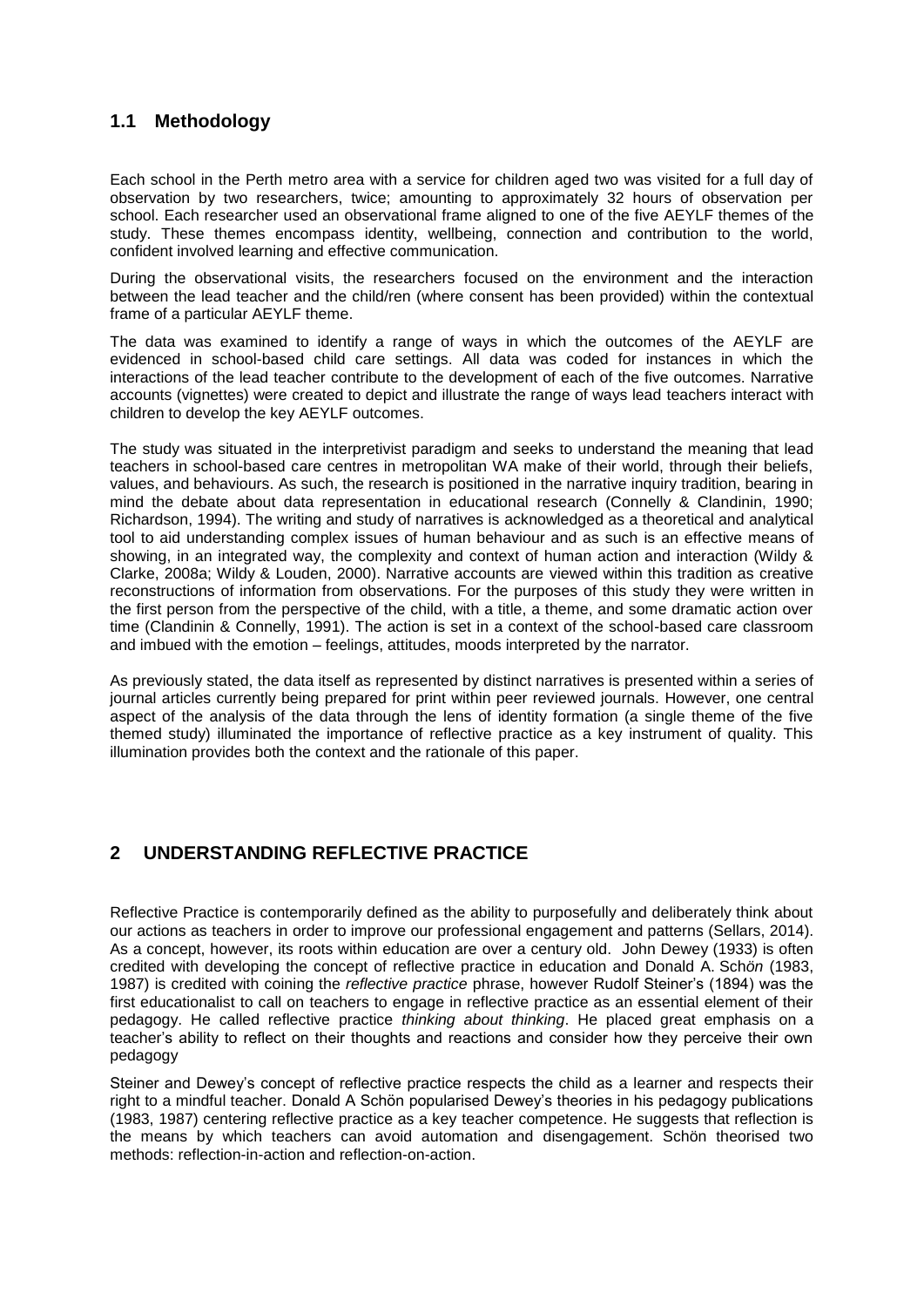Reflection-in-action allows a teacher to reflect on the job, engaging their knowledge and experience to assess themselves, the situation and the possible ways of reacting. In these instances, the teacher can experiment with various potential solutions, gaining a new understanding of the circumstance while modifying that circumstance and also keeping their classroom a holistically supporting place. Reflection-on-action happens after an activity or maybe after the day's work. It can involves keeping a

practice journal or discussing practice issues with colleagues. Reflecting-on-action is about exploring our motivations, other's responses to our actions, our reactions, feelings and our pre-programmed thought processes. Through reflective practice, the teacher develops questions and ideas about their practice that helps inform future situations in a proactive way.

Reflective practice is good for teachers; it is a form of self-development. It breeds awareness and attentiveness in the classroom and in life. As experience develops practice, so too does reflection. It helps the teacher to store experience in a more meaningful and engaged way. They can draw on their reflective bank throughout their career. Through the process, the teacher makes explicit their own thinking processes, clarifies it for themselves, and within their practice, both of which positively effects the children through the freeing up of tired responses to become fresh and clarified through reflection.

Brookfield (1995) maintains that uncritical and unreflective practice leads to feelings of frustration. He encourages critical reflection, as a means of informing actions, developing a rationale for practice, and avoiding self-criticism of a destructive type. He believes that critical reflection on practice grounds the teacher emotionally which leads to more balanced and happier classrooms where the identity of children can flourish.

Not all reflection is critical, there is also technical or pragmatic reflection, both of which can be useful. Reflection becomes critical if the teacher explores the assumptions that they carry around or take for granted. As people, we are defined by our assumptions and beliefs. They shape us and give us meaning and purpose. Brookfield theorises that we instinctively resist awareness of our assumptions, and it requires courage for teachers to critically reflect on the hidden dimensions of how they practice and become more aware of their pedagogy as a result.

Moon (2004) promotes the constructivist theory of learning as flexible and interactive by nature and purports that change is always possible within learning through reflection. The constructivist perspective espouses the principle of subjectivity in all things. In other words, there are always multiple perspectives. As teachers we operate within frames of reference which influence not only what we take from the world by way of experience but also how we internally assemble our experiences. In this way, new learning is possible even when the external experience is repeated, through adjustments to the internal perspective. Adjustments to the internal perspective are achieved through reflective practice which allows the teacher to grow as a person and thereby engage more meaningfully with the children and with their pedagogy. This cognitive housekeeping (2004) is Moon's take on reflective practice and she reiterates what other writers have also found- that reflection is the key to self-awareness and self-awareness is the key to a mindful, present and engaging pedagogy.

## **3 IDENTITY FORMATION**

Young children are constantly forming a sense of self in active partnership with those around them (Gergen 1993). Identity formation, like much early learning, is socially based. Toddlers read intention in others (Meltzoff, 1995); focus on others, display joint attention (Bruner 1991) and engage in social referencing on a regular basis; all of which contributes to their evolving concept of themselves (Gergen 1993).

The relationship therefore, that a child has with their teacher is of pivotal importance in this process. Where children spend their day feeling secure and valued, they grow and develop a sense of themselves as valued, worthy of value and empowered within that value. This is the baseline of confidence and self-belief. A sense of security and identity, ability to read social cues, to understand and interpret the behaviours of others is facilitated through Early Childhood interactions (Vygotsky 1976). Vygotsky (1976) and Bruner's (1991) work showed us that through social interaction, children are responsive in managing relationships and reactions and come to understand themselves and their world within a social collaboration of identity formation and evolution.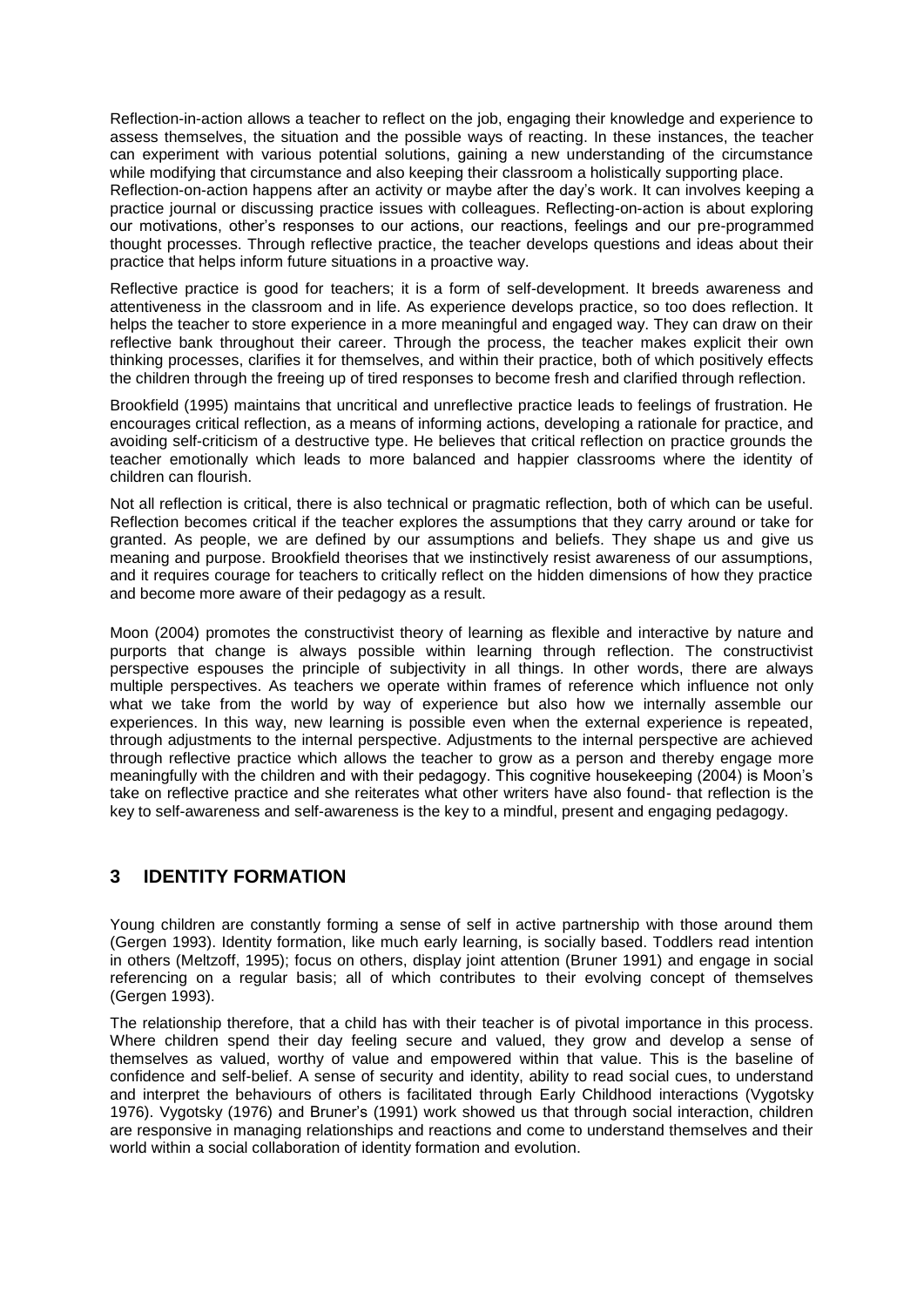John Locke's position on Identity considers it to be a matter of psychological continuity (1975). Under this definition, a new sense of self evolves from the previous one with every new experience. In this way, viewing identity formation through a convergence of Vygotskian and Lockian philosophy allows us to see it as a process of personal change where our self of personhood is incrementally influenced by those around us and the experiences we have within our perception of how others interact with us.

Gergen (1993) in a famous study on self and identity describes a process whereby people create a link between what they think of as themselves across an identity triad of past, present and future. Adults can bring a consciousness to this process that defies the childhood practice of simply being without recourse to self-analysis. These self-concept studies show us that people's sense of self is particularly fluid after a change in circumstances (Gergen 1993). People who are facing change look to others to help them to create new meanings. This adult based social interactionism as a medium of evolving personal identity is understandable when we consider that change can bring an uncertainty that makes us question existing assumptions about ourselves and we reach out to others in an attempt to bring new understandings into balance.

This process is also pertinent to the identity formation of a young child. It is perhaps even more potent for them as their baseline for an existing sense of self is naturally more vulnerable by the nature of its more limited time in existence. Meanings are created through experience and emotion, as lived in the context of everyday social interaction. Positive and nurturing interactions lead to positive identity formation. This is particularly important within the micro and macro times of change that affect children's lives. We tend to remember to be gentle and loving at times of immense change such as divorce, death, the birth of siblings; but perhaps less aware of the smaller changes that also awaken vulnerability within young children. For example, morning drop off to childcare and the necessary separation from a loving parent; nap times; peer altercations; changes in teacher rosters and others.

## **4 EMOTIONAL ENGAGEMENT. RELATIONSHIPS AND TEACHER INTERACTION**

The relationship that a child has with his or her teacher, therefore has an immense impact on the child and on their evolving identity. Where a positive connection brings positive outcomes for the child (Libbey 2004; Roorda et al 2011; Runco 2012, 2013; Keddie and Churchill 2005; Cornelius-White 2007) conversely, negativity within this pivotal relationship becomes an obstacle to the child's developmental journey. (Cornelius-White 2007; O'Connor 2015).

Children, like all people, are emotional beings. They often experience and communicate their emotions openly. This is especially so in the early years before social conditioning has equipped them with the ability to place social harmony above emotional honesty. Sometimes they find the morning drop off an emotional experience, the teacher's response to these feelings is critical. It can enhance or debilitate a child's developing emotional processing abilities and ultimately influence their evolving sense of self. The motivation for this paper arose from an observation of children experiencing difficulties with their emotions during morning drop off.

The observation occurred within the same childcare facility and involved the same teacher in each instance. Two children, coded as Evelinia and Wexton both experienced anxiety as their mother left. Both expressed this anxiety loudly through crying and visibly upset communications. The teacher gave a pitch perfect response to Evelinea's emotions; affirming them, affirming her right to have them and supporting her understanding of the situation while offering comfort.

With Wexton, the same teacher offered annoyance and belittlement, undermining his emotions and drawing attention to his perceived inability to control them. It was clear that the same behaviour from two different children evoked a very different response and that this response was linked to the differences in relationship between the teacher and each of these children. The relationship with Evelinia was evidently positive and the relationship with Wexton was evidently problematic. This observation serves to illuminate the importance of the relationship between teacher and child. It was clear during these observations that the teacher liked Evelinea and found Wexton wearisome. Unfortunately the impact of the teacher's feeling towards the children resulted in drastically different outcomes for each child's evolving identity. Evelinia left the exchange with a sense that she was a rational person with appropriate emotions and the skills to work them through to a positive outcome.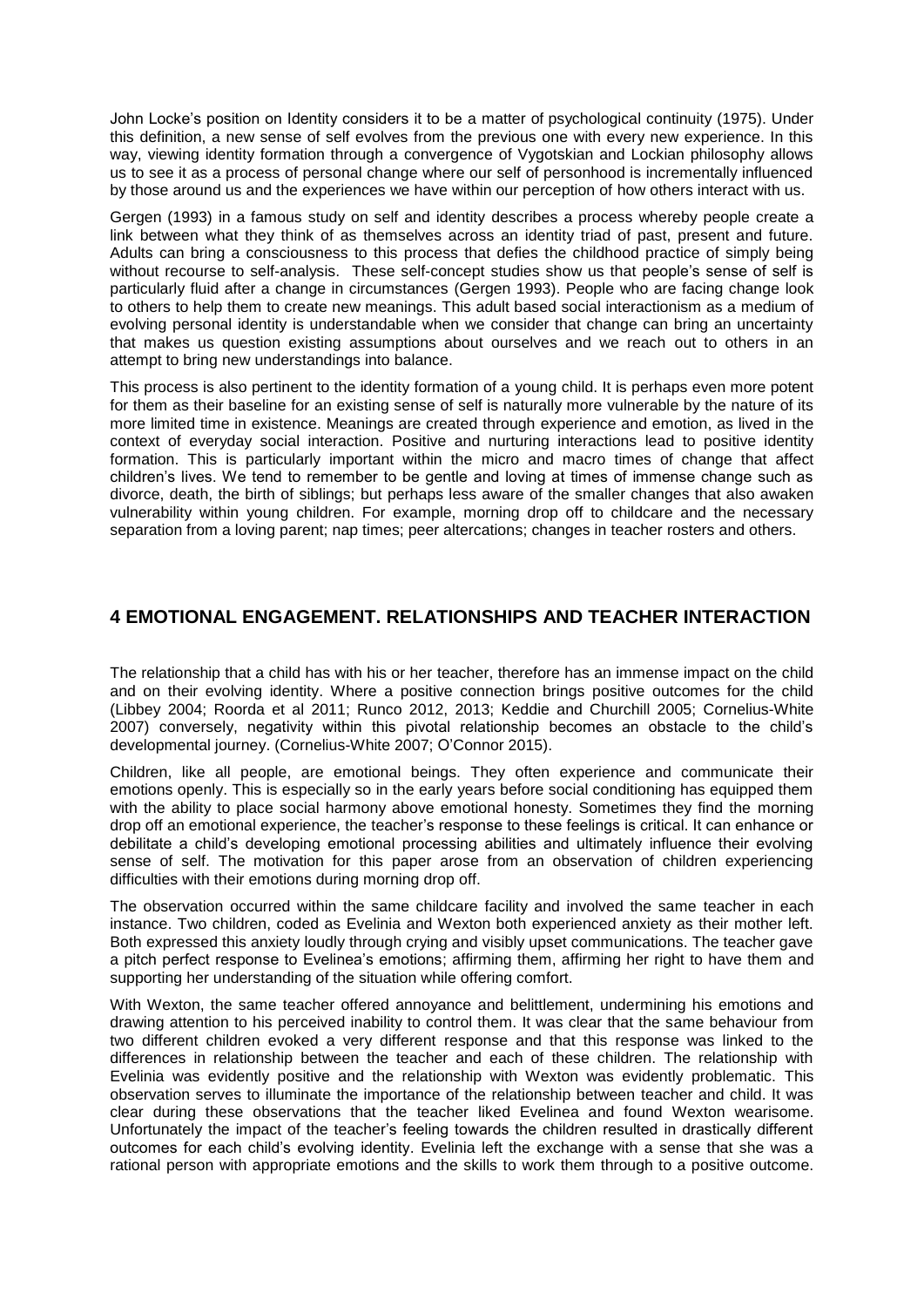Wexton on the other hand, was left with a sense of self that incorporated selfishness, disproportionate emotions, unjustified reactions and an inability to control, influence or contribute to outcomes.

What Evelinia and Wexton both experienced was cognitive development influenced by social interaction. De Lisi et al (1999) applied Piaget's theory of cognitive development to relational interactions and found that positive and negative cognitive change is brought about through shared experience. In seeking to understand this further they compared the process of cognitive change within both individual and social engagement and found that the growth was much more dramatic within social interactions. In essence, we are social beings and our relationship with significant others plays a massive role within our self-development. The reactions, interactions and communications of the people around us therefore, directly impacts on our developing cognition; including our cognition around identity and the self.

Osterman (2000) found that being with people who helped them to feel accepted greatly improved children's development across many spheres. Children have a deep psychological need for a sense of belonging and the development of a sense of belonging and acceptance leads to behaviour that results in a more positive sense of self and personal identity as well as greater overall well-being (Osterman 2000).

A sense of belonging and a strong sense of identity is very grounding for any child. This is just as important in an educational setting as in the child's home. A child who is supported to feel accepted grows into a stronger and more assured identity (O'Connor, 2015). The connection that a child experiences is something that a good teacher should be aware of and actively seek to support through attentiveness, reflection and positive action. Part of this requires a self-awareness on their part about how their own relationship with individual children shapes their communication and therefore the child's social experience.

Good teachers; those who adopt an attentive pedagogy informed by reflection and support the child by encouraging a positive relationship between themselves and each child and between each child and their classmates are essentially facilitating each child to develop a strong sense of self and a positive personal identity. The teacher's awareness and attitude is very important because it influences the child's belief in what he or she can achieve (Craft, Cremin, Burnard & Chappell 2007) and who he or she really is. In communicating a sense of belief in a child, liking for a child and patience with a child's emotions and pace, a teacher is facilitating the child to develop a sense of confidence in his or her ability.

In this way, a child's confidence and self-esteem evolve in tandem with their identity. This is inevitably influenced by the level of comfort and security they feel within their educational community. In turn, the level of comfort and security they feel is inevitably influenced by their relationship with their teachers. This relationship, is equally influenced by the teacher's ability to reflect on their practice, on their reactions to individual children and on their communications with them. These communications become the building blocks of how a child experiences themselves and therefore play a very important role within their evolving identity as a valued, likeable, intelligent person; or indeed within the evolution of alternative, less positive identities.

## **5 WHERE REFLECTIVE PRACTICE AND IDENTITY FORMATION INTERSECT**

If this paper's emergent theme of reflective practice was used as the basis of a pedagogical approach, a positive identity supporting teacher would emerge; this teacher would understand the importance of being aware and mindful of their own reactions in relation to individual children. They would reflect at the end of each day on their communications, emotions, tones and interactions to develop their own self-awareness of how that day was for each individual child. This reflective practice would acknowledge what he or she had brought, not just to Evelinia and Wexton's day but also to their evolving self of self and ultimately to their identity. The unreflective educator may consciously or unconsciously treat these two children in this dramatically different way on many occasions, thereby cementing a negative identity for the child with who they have a difficult relationship; in this case –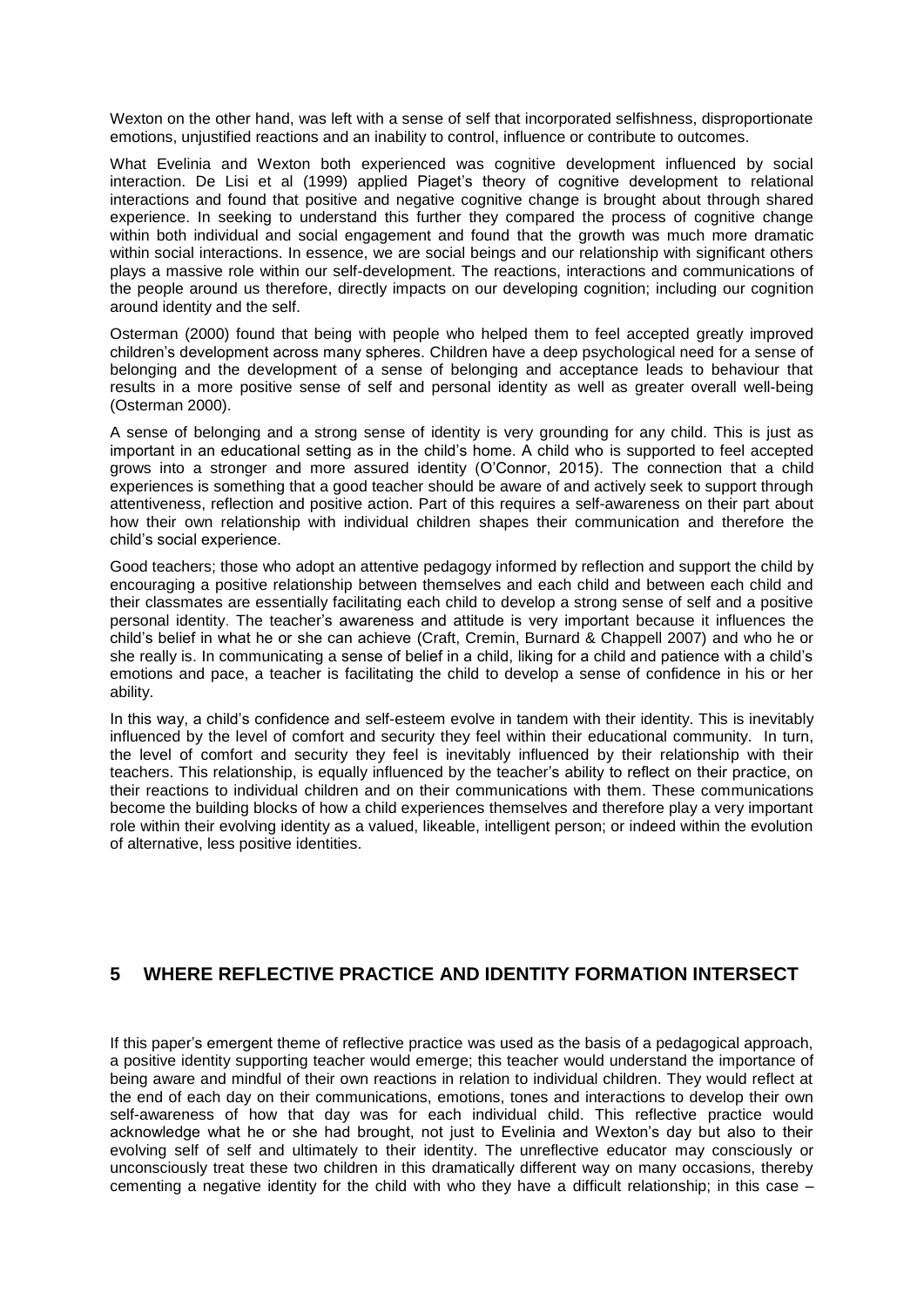Wexton. The reflective teacher, on the other hand, would acknowledge this through their reflective practices, take measures to change it and thereby support the co-construction of a more positive identity for Wexton.

The reflective teacher would be mindful and aware of their relationship with each child. They would make efforts in the early days of the school year to establish a healthy and positive relationship with each child that is based on an appreciation of the child as an individual and seek to see their unique talents within a commitment and belief that every child has them and it is part of an teacher's job to recognise and support them.

Within daily reflections, they would recognise when this relationship has been damaged by a negative interaction and take measures to address this and mend the damage so that each child can continue to see themselves within a positive light that allows them to experience themselves as worthy, valued and esteemed. In this way the intrinsic machinations of identity are enmeshed in the social experiences of the child. These social experiences are laden with their interpretation of the self as seen through the eyes of the other. Teachers need to be aware that young children's evolving identity is a delicate and vulnerable thing. Their reflection on their contribution to the positivity of the interaction as underpinned by the relationship is pivotal.

# **6 CONCLUSION: ACHIEVING QUALITY REFLECTION**

Every teacher will work differently on this. The results will also naturally be varied. The ability to reflect on their practice and how to improve it will be a key factor in the levels of success experienced by them in relation to the development of an identity supporting pedagogy.

As such, teachers need to be highly reflective in their practice. Reflective practice is an essential skill for supporting all forms of child development. It should be centralised within teacher and practitioner education and training programmes.

Self-reflection, reflective skills techniques and practices, commitment to reflective practice and practicing reflective practice are all key elements of educating teachers that will be equipped to support positive identities to develop within their learning environments. Becoming this type of teacher can be achieved through ongoing reflective practice as a key professional competency and commitment. This process starts with an acknowledgement that reflective practice itself is highly important in all desired outcomes for children, including such deep and important work as the co construction of identity.

## **REFERENCES**

- [1] Brookfield, S. (1995) *Becoming a Critically Reflective Teacher*, San Francisco: Jossey-Bass
- [2] Bruner, J. (1991) The narrative construction of reality. *Critical Inquiry,* 18 (1), 1-21.
- [3] Cornelius-White, Jeffrey. (2007). Learner centered teacher-student relationships are effective: a meta-analysis. *Review of Education Research.* 77(1), 113-143.
- [4] Clandinin, D J. & Connelly, F. M. (1991). *Narrative and story in practice and research*. In D. Schon (Ed.), *The reflective turn: Case studies in and on educational practice* (pp. 258 – 282). New York: Teachers College Press.
- [5] Connelly, F. M. & Clandinin, D. J. (1990). Stories of experience and narrative inquiry. *Educational Researcher*,19(4), 2 – 14